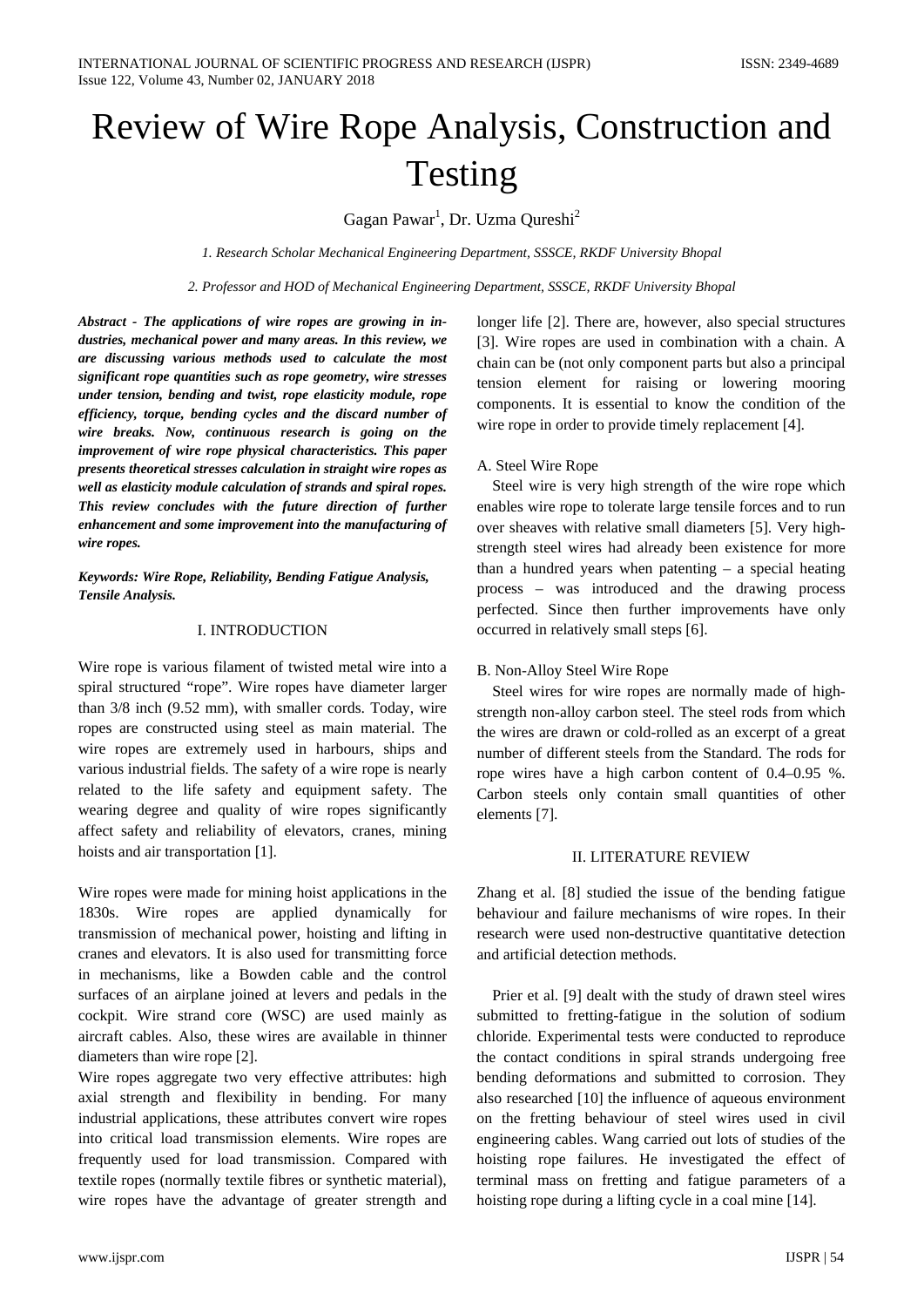Wang et al. [11] investigated the effect of strain amplitude on fretting–fatigue behaviour of steel wires in a low cycle fatigue by employing a fretting-fatigue test rig which was able to apply a constant normal contact load. He looked into the effects of fretting parameters on stress distributions of contacting wires during the initial stage of fretting-fatigue of steel wires using the finite element method too. He realised the finite element analysis of a hoisting rope and three-layered strand for the exploration of fretting fatigue parameters and stress distributions on the cross-section. The effect of displacement amplitude on fretting fatigue behaviour of steel wires in low fatigue cycle strain levels were examined by Wang as well.

## III. PROPOSED METHODOLOGY

#### A. Stresses Calculation in Straight Wire Ropes

The wires in straight wire ropes under tensile load are mainly strained by tensile stresses. The real tensile stress in the wires will not be considered in most cases. Instead of this the stress condition will be normally characterized globally by the rope tensile stress (nominal tensile stress). This global rope tensile stress is

$$
Z = S/D \tag{1}
$$

Where,  $S =$  the rope tensile force,

 $A =$  the wire rope cross-section,

Which means the sum of the cross sections of all wires in the rope with the diameter is

$$
A = 4X^2 \tag{2}
$$

A very practical form for the tensile rope stress is the diameter related tensile rope force

$$
F = S/d^2 \tag{3}
$$

S is again the tensile rope factor and

D is the nominal rope diameter.

This diameter related tensile rope force has the advantage that both factors S and d are well defined and well known for the rope maker and rope user. A further advantage is that in most cases the calculation result includes in its deviation of the rope diameter.

B. Elasticity Module Calculation of Strands and Spiral Ropes

As already mentioned, the non-linearity of the stress extension curve is relatively small for strands and spiral ropes. There is also only a small increase of the rope elasticity module with the number of loadings. The smaller the number of wires in the rope, the more likely this is to be true. There was only the very small difference of  $E =$ 600 N-mm^2 between the first, second and third measurement with an almost constant rope elasticity modules  $E_S = 198$  N-mm<sup> $\wedge$ 2. Calculations for the rope</sup> elasticity module for strands and spiral ropes with a small number of wires.

The Calculation can be done with the help of the equations above. The rope elasticity module is by definition

$$
E = Z/N \tag{4}
$$

For the tensile stress and the definition of the strand extension is the rope elasticity module for strands and spiral ropes is given by Poisson ratio which can be

$$
V = Vi = 0.3 \tag{5}
$$

For all wire diameters and winding radii in steel spiral ropes because the length related force between the wire layers is small and the lateral contraction is almost only caused by the tensile stress in the wires.

## IV. CONCLUSION

In this survey, we presented the comprehensive review and theoretical study of different strategies by which strength of wire rope can be enhanced. This review, discussed various methods used to calculate the most significant rope quantities such as rope geometry, wire stresses under tension, bending and twist, rope elasticity module, rope efficiency, torque, bending cycles and the discard number of wires breaks. Also presented theoretical stresses calculation in straight wire ropes as well as elasticity module calculation of strands and spiral ropes.

#### REFERENCES

- [1] G. Piskoty, M. Zgraggen, B. Weisse, C. Affolter, and G. Terrasi, "Structural failures of rope-based systems," Engineering Failure Analysis, vol. 16, no. 6, pp. 1929 – 1939, 2009, papers presented at the Third International Conference on Engineering Failure Analysis (Sitges, Spain, 1316 July 2008) Part II.
- [2] J. Hearle, "3 developments in rope structures and technology," in Specialist Yarn and Fabric Structures, ser. Woodhead Pub-lishing Series in Textiles, R. Gong, Ed. Woodhead Publishing, 2011, pp. 56 – 74.
- [3] E. Quagliarini, F. Monni, F. Bondioli, and S. Lenci, "Basalt fiber ropes and rods: Durability tests for their use in building engineering," Journal of Building Engineering, vol. 5, no. Supplement C, pp. 142 – 150, 2016.
- [4] Y. Yang, G. Li, M. Susner, M. Sumption, M. Rindfleisch, M. Tomsic, and E. Collings, "Influence of twisting and bending on the  $j_c$  and n value of multifilamentary mgb<sub>2</sub> strands," Physica C: Superconductivity and its Applications, vol. 519, no. Supplement C, pp. 118 – 123, 2015.